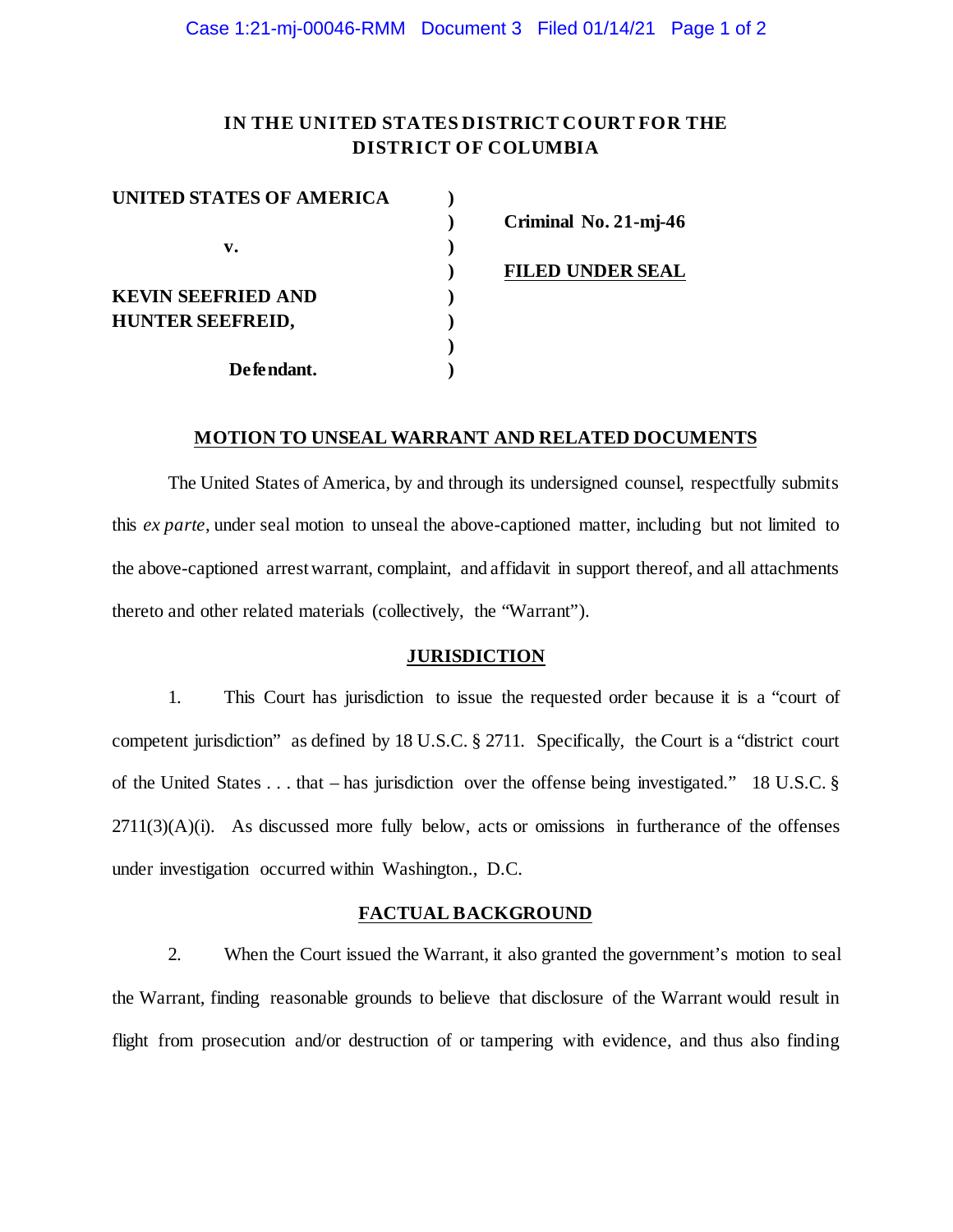## Case 1:21-mj-00046-RMM Document 3 Filed 01/14/21 Page 2 of 2

that the United States had established that a compelling governmental interest existed to justify the requested sealing.

3. On January 14, 2021, shortly after the Warrant was issued by this Court, the Defendants Kevin Seefried and Hunter Seefried agreed to self-surrender in Delaware. They are expected to have a Rule 5 hearing before the U.S. District Court for the District of Delaware on January 14, 2021.

4. Now that the defendants are in custody, there is no longer a compelling governmental interest to justify sealing the Warrant.

ACCORDINGLY, it is respectfully requested that the above-captioned matter, to include the Warrant, be unsealed.

Respectfully submitted,

MICHAEL R. SHERWIN ACTING UNITED STATES ATTORNEY N.Y. Bar No. 4444188

By: \_\_\_\_*/s/ Elizabeth Aloi* ELIZABETH ALOI Assistant United States Attorney United States Attorney's Office 555 Fourth Street, N.W. Washington, D.C. 20530 Telephone: (202) 695-0610 Email: Elizabeth.Aloi@usdoj.gov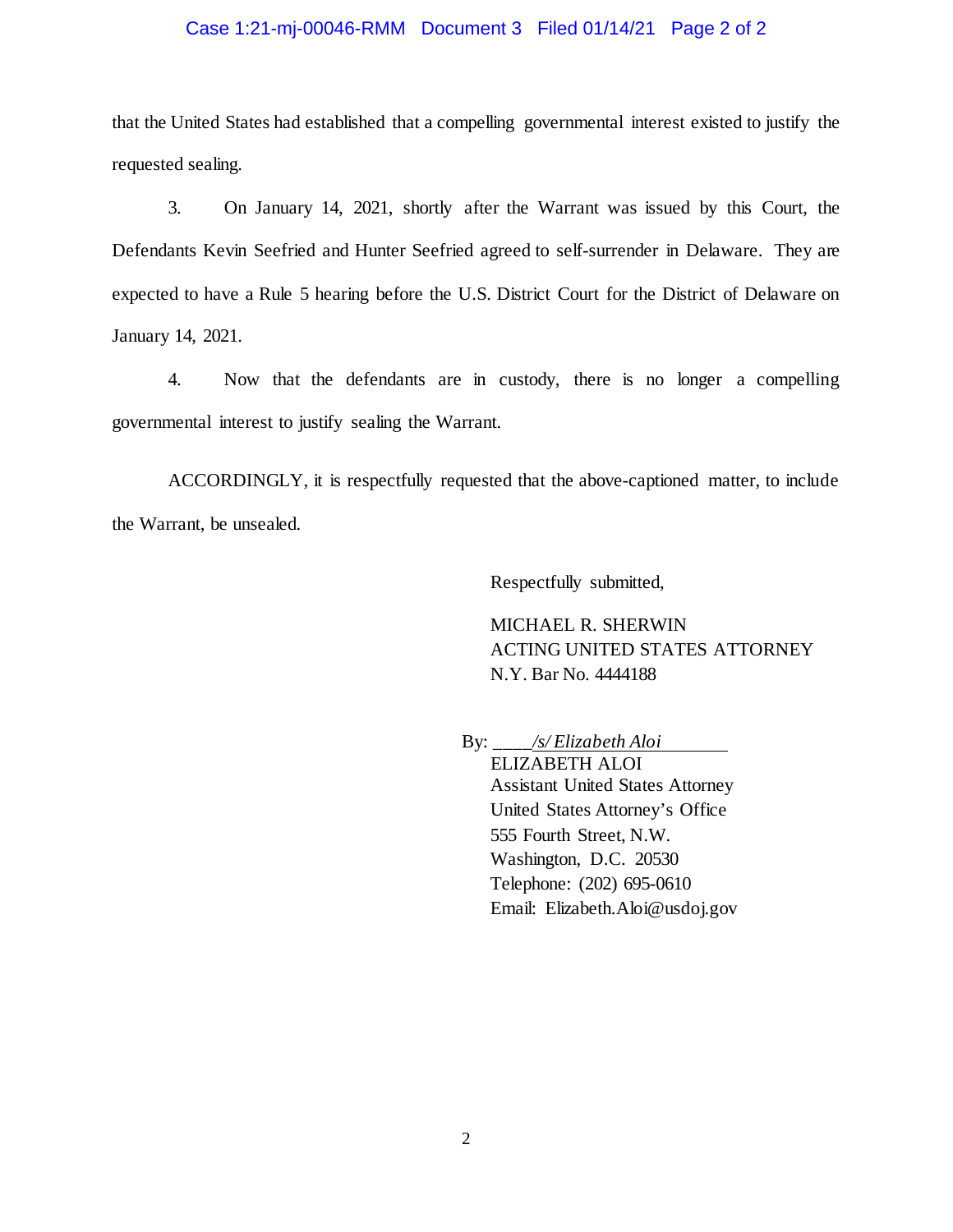## **IN THE UNITED STATES DISTRICT COURT FOR THE DISTRICT OF COLUMBIA**

| UNITED STATES OF AMERICA  |  |
|---------------------------|--|
|                           |  |
| $\mathbf{v}$ .            |  |
|                           |  |
| <b>KEVIN SEEFRIED AND</b> |  |
| <b>HUNTER SEEFRIED,</b>   |  |
|                           |  |
| Defendant.                |  |

**) Criminal No. 21-mj-46**

**) FILED UNDER SEAL**

#### **ORDER**

This matter having come before the Court pursuant to the motion of the United States to unseal the above-captioned matter, including the above-captioned warrant and related documents, such as the complaint, the affidavit in support thereof, and all attachments thereto and other related materials (collectively the "Warrant"), the Court finds that, as the Defendants Kevin Seefried and Hunter Seefried have agreed to self-surrender, there is no longer a compelling governmental interest to justify the sealing.

1. IT IS THEREFORE ORDERED that the government's motion to unseal is hereby GRANTED, and the above-captioned matter and all documents filed in this matter to date, including but not limited to the Warrant, the prior application to seal and sealing Order, and the instant motion to unseal, shall be unsealed.

2. IT IS FURTHER ORDERED that the Clerk's office may now make entry on the public docket of the Warrant and of this matter.

Date: \_\_\_\_\_\_\_\_\_\_\_\_\_\_\_\_\_\_\_\_\_\_\_\_\_\_\_\_\_\_\_\_\_\_\_

UNITED STATES MAGISTRATE JUDGE